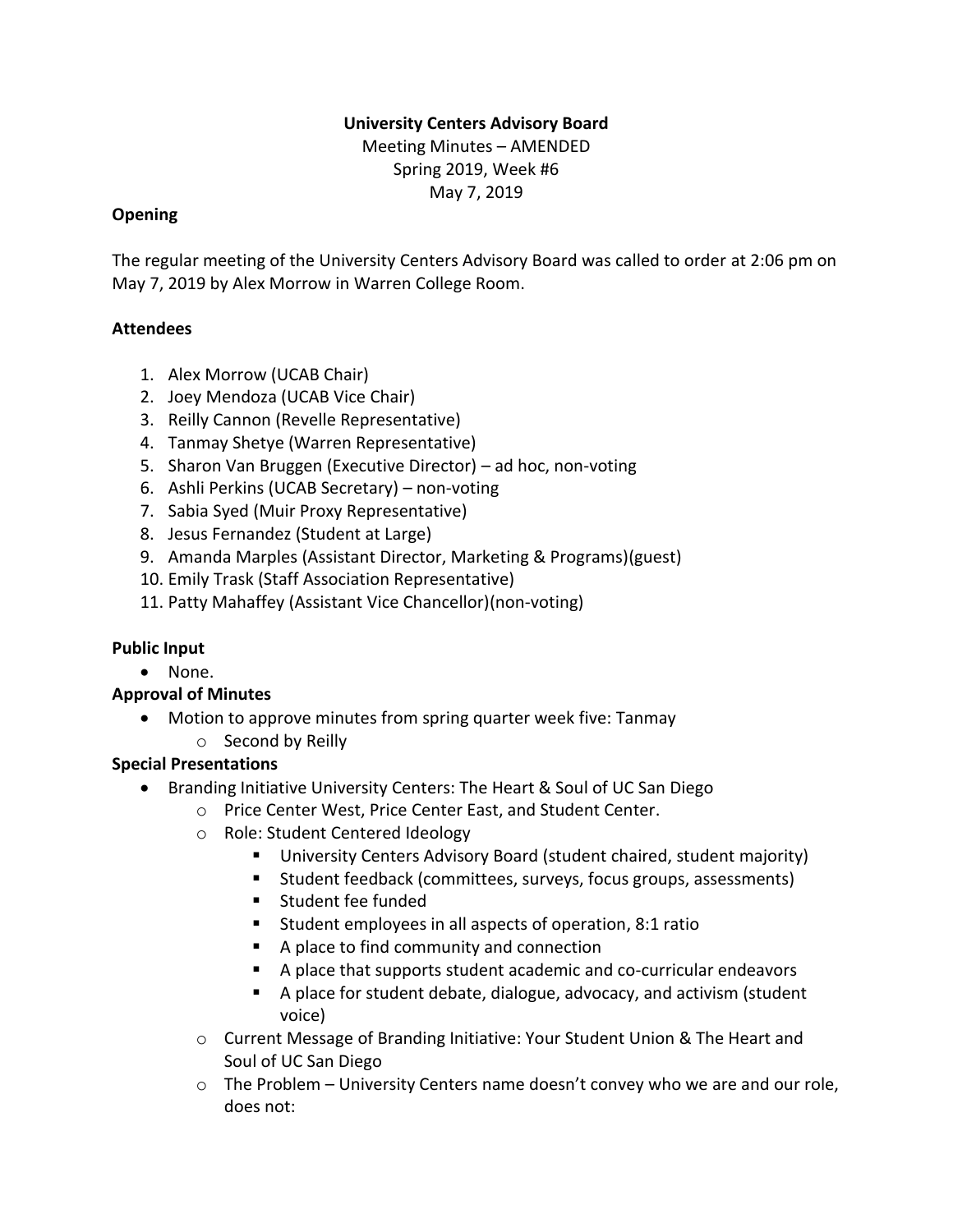- Denote that we serve students
- Put students first
- Clarify as student fee funded
- Convey between facility and organizations
- $\circ$  UC San Diego Student Union. Price Center name changes to Sol Price Student Union and Student Center name changes to The Grove Student Union
	- University Centers Advisory Board already discussed switching to Student Union
	- Helps reflect who we are and our role to serve students
	- Puts students and their needs first
	- Highlights organizations as "one union" of all students
- o Sol Price Student Union
	- About students
	- Helps clarify Price as being the donor name
- o Grove Student Union
	- About the students
	- Historical nod to student run experience (former Grove Caffe)
	- Highlights location in historical Eucalyptus Grove
	- Eliminates confusion with Student Services Center
- o Stakeholders
	- Students as large
	- Student Press
	- College Councils
	- Facility Tenants
	- Associated Students
	- Faculty and Staff
	- Graduate Student Association
	- Student Survey and Assessments
	- Alumni
- o Tanmay: Were there any other names discussed?
	- Sharon: These are the names that were landed on in previous University Centers Advisory Board discussions of Student Union. Another option was Price Student Union (not adding first name). We have to think about current students and future students regarding the name.
- o Emily: What acronym or nickname would be associated with this new name?
	- Sharon: This question is really more for the students.
	- Jesus: Maybe just calling it Price because it's one syllable. This is certainly a positive change. Adding the full name allows for acknowledgement about the connection to the donor since many don't know about him.
	- Joey: If it does get shortened, some might say Sol Price, or Price Student Union since these names roll off the tongue easily. Sol Price might be the common lexicon since, for other buildings, it's just someone's last name like Atkinson or Geisel.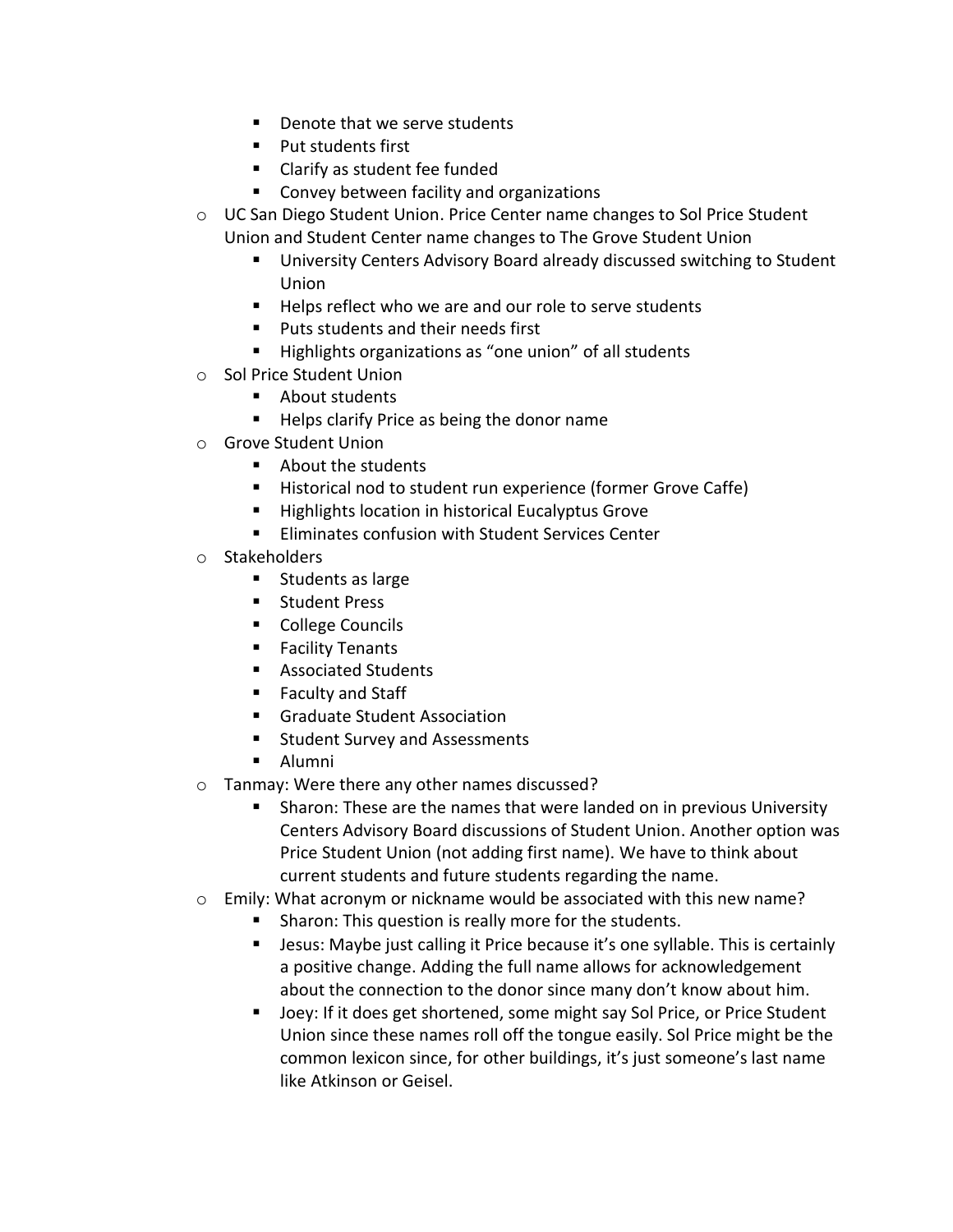- Reilly: People call it "PC" since current students know it as that, but some may call it the Union once the name changes.
- Alex: "PSU" might be the name I'd go with since it's three letters like most other buildings (SSB or GPS).
- Rabia: I think "union" would become the common name for it.
- Joey: That might actually happen, but that wouldn't be the worst thing to occur.
- $\circ$  Sharon: We did discuss acronyms and some of this could be influenced with marketing and how we'd roll it out. Yet, the main influence would come from the student body. Unanimously, "the grove" was said to be probably become a popular name. And The Union for Price Student Union since it's a bigger facility.
	- Patty: What are the next steps with this presentation in terms of letting others, like student organizations on campus, know about this?
		- Sharon: The board has this presentation which can be an information tool for them to use so getting the message out there is the plan.
- $\circ$  Tanmay: Students will choose what they want, but Sol Price will stick. And I can take this to my council and see what they think.
- $\circ$  Jesus: Students are opposed a change, so if this were to roll out within two years, I think students will resist change. This may be very difficult to implement. When is this planning to be rolled out?
	- Sharon: This is timely change that we would like to do by fall quarter.
- $\circ$  Joey: I support the marketing, but students will call it what they want to call it. It will still be Sol Price or The Union.
- o Emily: Is this an opportunity to ask what students want to see for the rebranding? A survey could correspond with getting feedback about this from the student body.
- $\circ$  Reilly: A good idea would be to let orientation leaders and administration know about this for the incoming class.
- $\circ$  Patty: A lot of the dining halls have changed their names over time so this isn't a new concept to this campus.
- o Alex: Please feel free to share presentation with your constituents.

# **Chair Report**

- The application for Chair, Vice Chair, and student at large positions is open and will close on May 13.
- Those not applying can conduct interviews and an email will be sent out regarding this.

# **Vice Chair Report**

- 127 applications for storage space came in and the application closed on Saturday. Yet, with the changes of storage options, 13 organizations were eliminated since they only needed meeting space. This is definitely a positive thing to notice. More updates will be provided after the meeting which will occur on the 17<sup>th</sup>.
- Motion to reorder to new business: Joey
	- o Second by Reilly

## **New Business**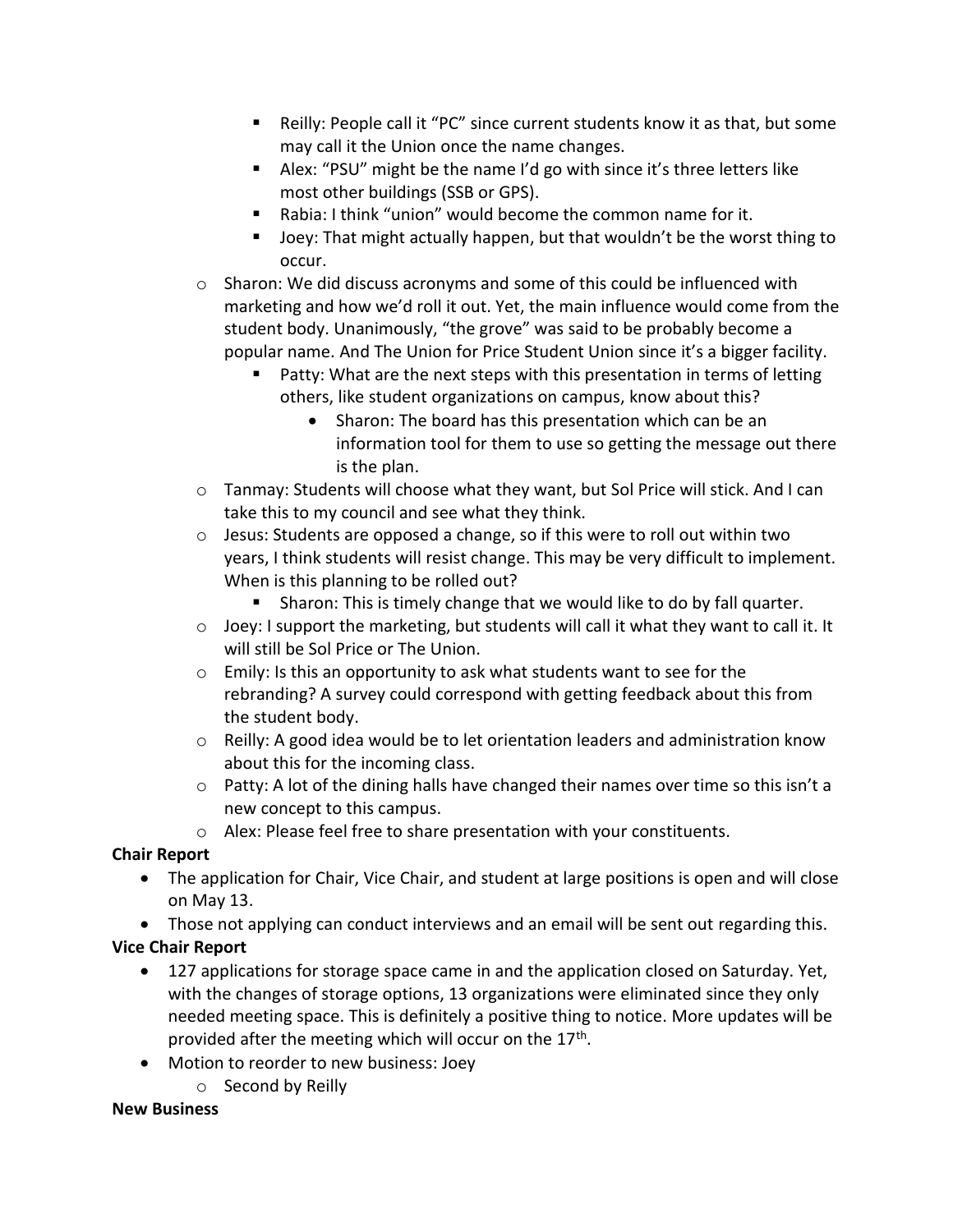- Tech Fee Subsidy.
	- o Biomedical Engineering Society
		- Biomedical Engineering Experience
		- May 13 (Monday)
		- 5:30 pm-7:30 pm
		- Price Center Ballroom East
		- 90 attendees.
		- Requesting \$137.50.
		- Encouraging alumni interaction? Yes.
		- $\blacksquare$  Is it a fundraiser? No.
		- Is it at the Original Student Center? No.
		- $\blacksquare$  Is it an education event? Yes.
		- $\blacksquare$  More than three hours?  $\blacksquare$  No.
		- Open to general public and all UCSD students? Yes.
		- Sought funding from other sources?  $-$  Yes.
		- $\blacksquare$  Is the event free? Yes
		- Motion to fund Biomedical Engineering Society for \$135 Jesus
			- Second by Rabia
	- o Budget Committee
		- \$2 million in reserves required for emergencies
		- Maintenance listed: 2019-2020
			- Deferred Maintenance (DM)
			- Capital Projects (CP)
				- o What students are more excited about; more visible.
			- Fixture, Furniture, and Equipment (FFE)
				- o Includes broken meeting room chairs, tree house lounge furniture
					- Alex: I don't recall the part about creating seating near ATM?
						- Jesus: Yes, the committee approved this instead of the Level two outside space which is a place that students would desire to hang out compared to other spaces.
					- Joey: Part of the feedback to remember is seating and remembering the survey data when they start asking about it.
		- Committee began with overall budget and \$12.5 million is expenses and \$16 million is income plus deferred maintenance, capital projects, and fixture, furniture, and equipment. The reserve would land at \$2.4 million which would cover debt services and other expenses for three months.
	- o Budget committee discussed the budget.
		- Motion to approve 2019-2020 University Centers budget: Joey
			- Approved by: Emily, Reilly, Joey, Jesus.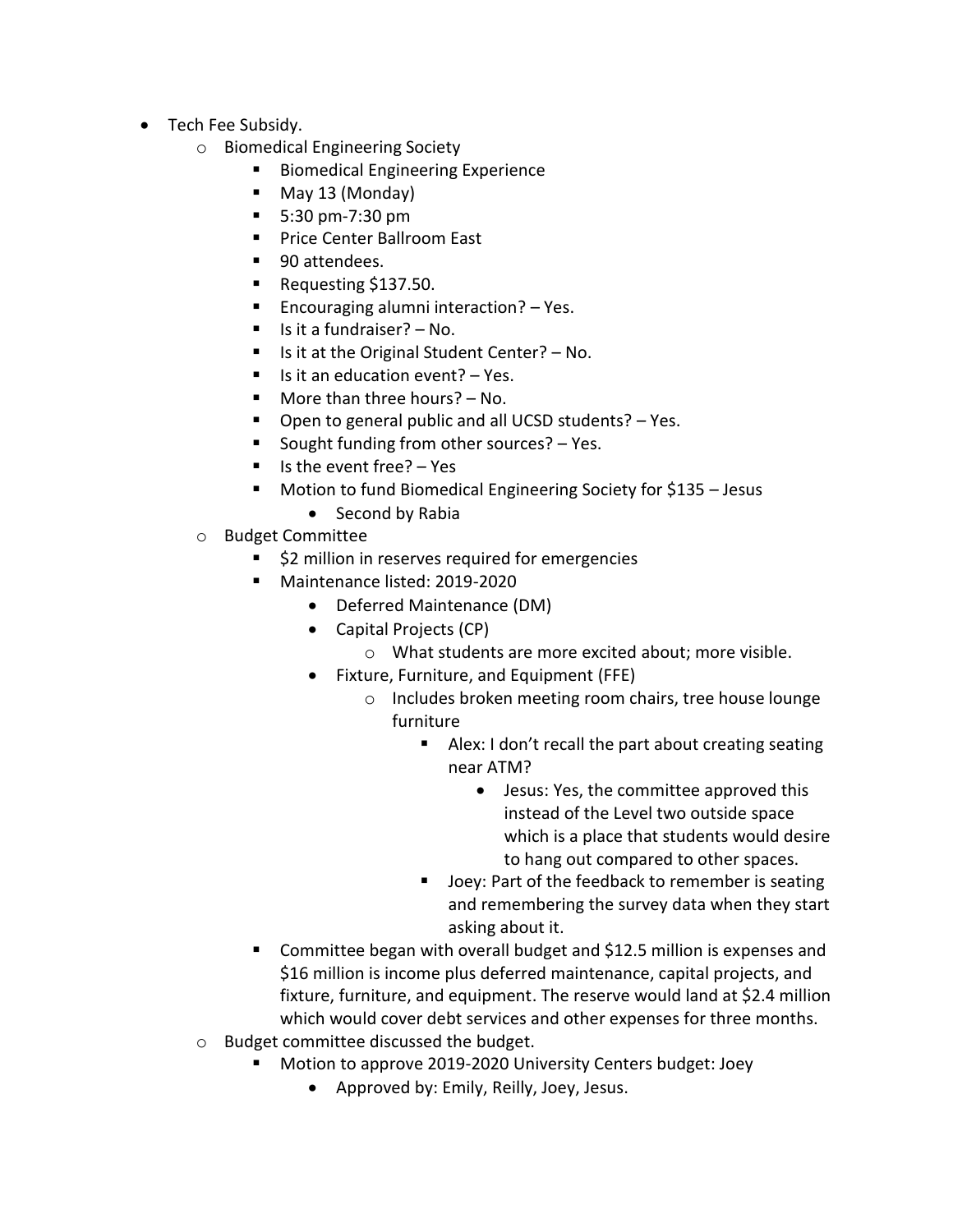- o Approvals: 4
- o Oppositions: 0
- $\circ$  Abstains: 1 (by Alex)
- $\circ$  Transfer member at large, needs two affirmative votes at two consecutive meetings.
	- Motion to approve language of Article 3, Clause 1: Reilly
		- Approved by: Emily, Reilly, Joey and Jesus
			- o Approvals: 4
			- o Oppositions: 0
			- o Abstains: 1
	- Jesus: Is it going to say general students or general member at large?
		- Alex: We need to vote on this. Are we changing it to one general student or just student?
			- o Emily: At large implies general student.
- o Alex: Commuter student, specific role or one position of student at large being a commuter.
	- Reilly: Everyone at my council agrees to make commuter student a position rather than one student at large being a commuter.
- $\circ$  Motion to approve language and addition to Article 3, Clause 1 about
	- Approved by: Emily, Reilly, Joey, Jesus.
		- Approvals: 4
		- Oppositions: 0.
		- Abstains: 1 by Alex
- Motion to reorder the agenda to director report: Jesus
	- o Second by Reilly.

## **Director Report**

- Southeast patio to become more modern with furniture and shaded area.
	- o Want to reuse existing tables
	- o Proposing fire pit and lounge chairs
	- $\circ$  Bringing in wood "warms up" the location rather than having concrete and metal
	- o Bringing in color as well is important
	- o Bringing in large umbrellas as well that will look like an awning
		- Emily: Are the umbrellas attached to the building?
			- Sharon: No, but that's the appearance we want.
		- Alex: Are you proposing a structure instead of fire pit?
			- Sharon: Yes.
		- Joey: Why not both, one fire pit and three rooms/structures? The fire pit idea will change the way students interact with our space on campus. Why not go all in and do both?
		- Jesus: I think the fire pits are cool, but I'd like to see more green in the area. That's what seems to be missing.
			- Sharon: The discussion is happening between faux and real green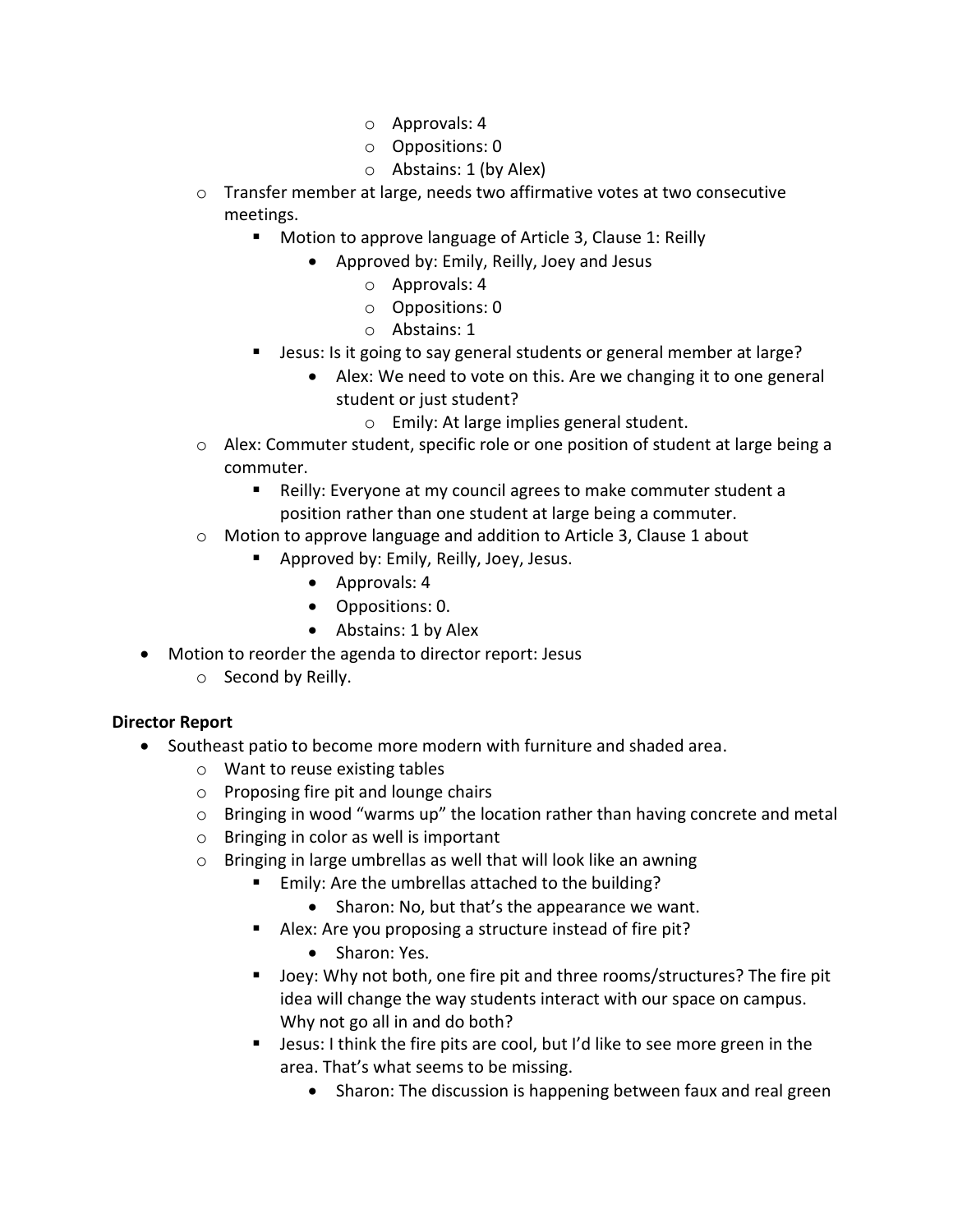- Emily: I think it looks amazing. Could you explain the structures?
	- o Sharon: There are two panels and an opening in the middle of them. So you could see it and see through it.
	- o Emily: Okay, I was hoping it would be an open space so that's great.
- Alex: It needs a name. There should be four lounge areas for separation. I like the fire pit idea, maybe two to three. And drought plants would be a nice touch. I like the light idea of lights streaming across. And people would be outside at the Price Center at night. Also, adding games would be cool too.
- Emily: Student organizations meet all over this building. So the front seating being flexible is a nice touch.
	- Sharon: There are some challenges since some have to be mobile and others have to be fixed.
- o Addition to high bar seating with electrical to plug in electronics.
	- Joey: This is a cool idea and they don't move?
		- Sharon: Right.
		- Joey: If we go forward with this, it'll create a new standard. But overall, I like it.
	- Alex: Can we have chairs with back support?
		- Joey: It's a part of aggressive architecture design so if there's no back, you can't relax and you stay there for a short period of time.
	- Emily: Do they make structures with shade?
		- Sharon: It only provides basic shade depending on where the sun would be.
- $\circ$  Faux green provides more shade and real green is more costly and more Earthly.
	- Alex: I like these certain plans.
	- Joey: If it's in the midst of the environment, it should be real, but if it's on the parameter it can faux. Using faux to save water would be popular among students.
- o Sharon: Have to have the right balance with everything (plants, lights, fire pit).
- $\circ$  Alex: What do you mean by power tower (noted in the slide presentation)?
	- Sharon: The tables with outlets and we should keep in mind that we don't this area to become a study place. We can define spaces, by the amenities we put in them.
- o Joey: What's the timeline?
	- If we make decisions by the end of the quarter, it can be implemented in the Fall
- o Reilly: What's the timeline for Dirty Birds?
	- Sharon: We're hoping for it to open in the Fall quarter.
- o Joey: When will Soda and Swine open?
	- Sharon: June is what it's looking line
	- Joey: How will they make it up to the students?